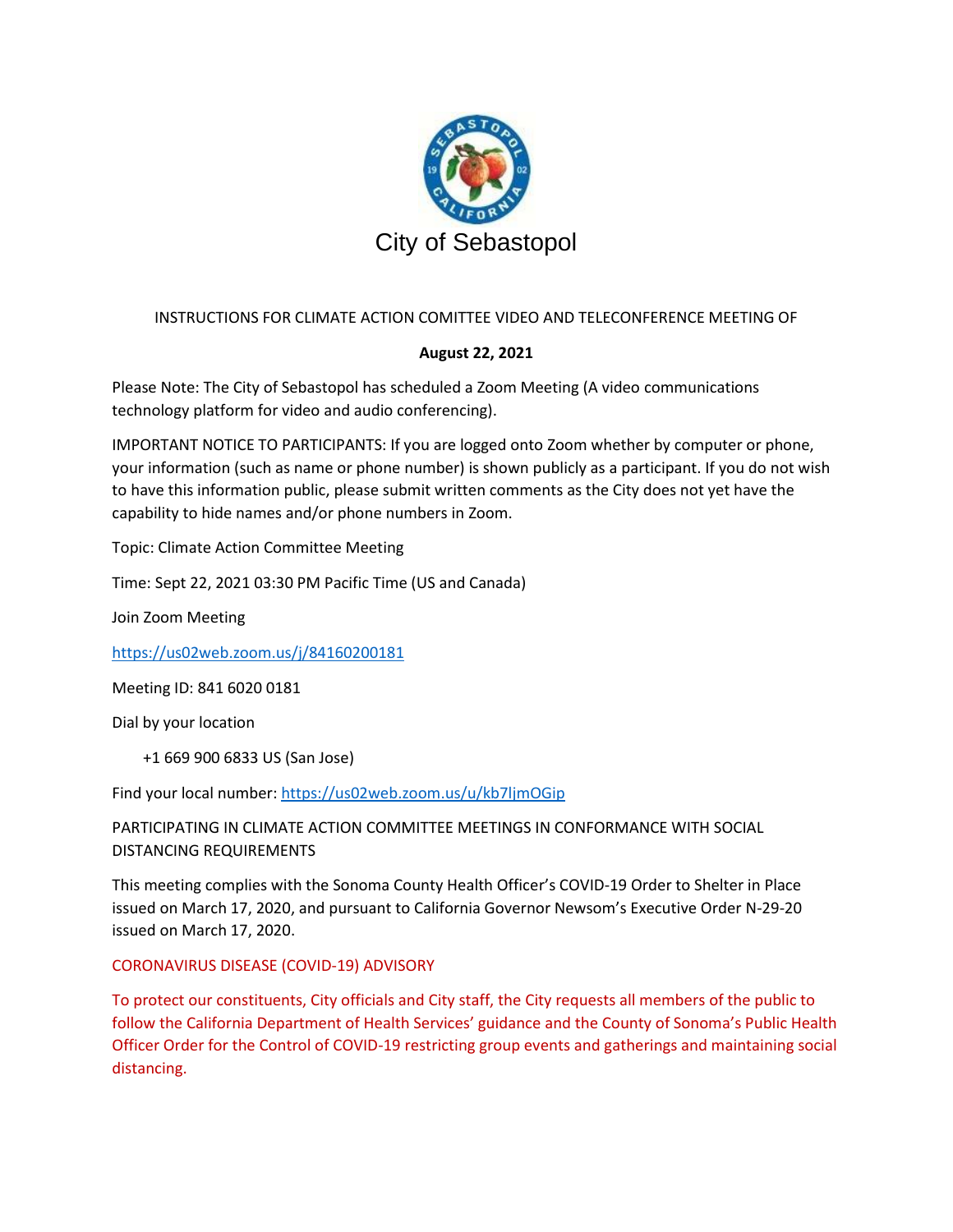Consistent with Executive Order N-29-20, in-person participation by the public will not be permitted and no physical location from which the public may observe the meeting will be available. Remote public participation is allowed using the ZOOM program.

In order to minimize the spread of the COVID-19 virus, the City of Sebastopol is providing multiple alternatives to viewing public meetings and providing comments on items on the agenda. These alternatives allow the City to adhere to social distancing requirements, follow the Governor's Executive Order N-29-20 (which suspends certain requirements of the Brown Act), and provide a way for the public to provide public comment during the meeting.

#### VIEWING MEETINGS ONLINE

For this meeting, the City of Sebastopol will be utilizing the Program ZOOM which allows for audio and visual participation.

#### **SUBMITTING COMMENTS BY E-MAIL**

For Items Not on the Agenda: Please submit your comments via email for this meeting to [amontes@cityofsebastopol.org](mailto:amontes@cityofsebastopol.org) so that the comments may be submitted to the Chair for reading into the record. Comments should be received by 3:00 pm of the Meeting Date. All comments should be a maximum of 350 words, which corresponds to approximately 3 minutes of speaking time.

For Items Listed on the Agenda: Members of the public may provide public comment for specific agenda items by sending comments to the City by email at [amontes@cityofsebastopol.org.](mailto:amontes@cityofsebastopol.org) Such email comments must identify the Agenda Item Number in the subject line of the email. Comments should be received by 5:00 pm of the Meeting Date. All comments should be a maximum of 350 words, which corresponds to approximately 3 minutes of speaking time.

## **VIRTUAL PARTICIPATION BY ZOOM VIDEO CONFERENCING**

The City of Sebastopol is now offering the ability to view and participate in public meetings via video meetings and telephonic conferencing via "Zoom" video conferencing computer technology. Instructions for participating via Zoom are provided below.

## *How do I join the City of Sebastopol public meeting via Zoom Video Conferencing?*

Please visi[t https://zoom.us](https://zoom.us/) and either sign-up for a free Zoom account or continue as a guest. Once you have downloaded the app on your smart phone, joined from your web browser, or downloaded the Zoom software on your computer you will be ready for the scheduled meeting.

If you have previously signed up for Zoom, you can enter the meeting ID noted at the tope of this Attachment to join the meeting.

## *I don't have a computer or smart phone; can I still use Zoom?*

If you don't have a smart phone or computer to access the meeting via Zoom, no problem! You can participate on the phone, by calling 1-669- 900- 6833 and entering meeting ID Meeting ID listed at the top of this Attachment. Please follow the prompts.

## *How can I provide Public Comment on Zoom?*